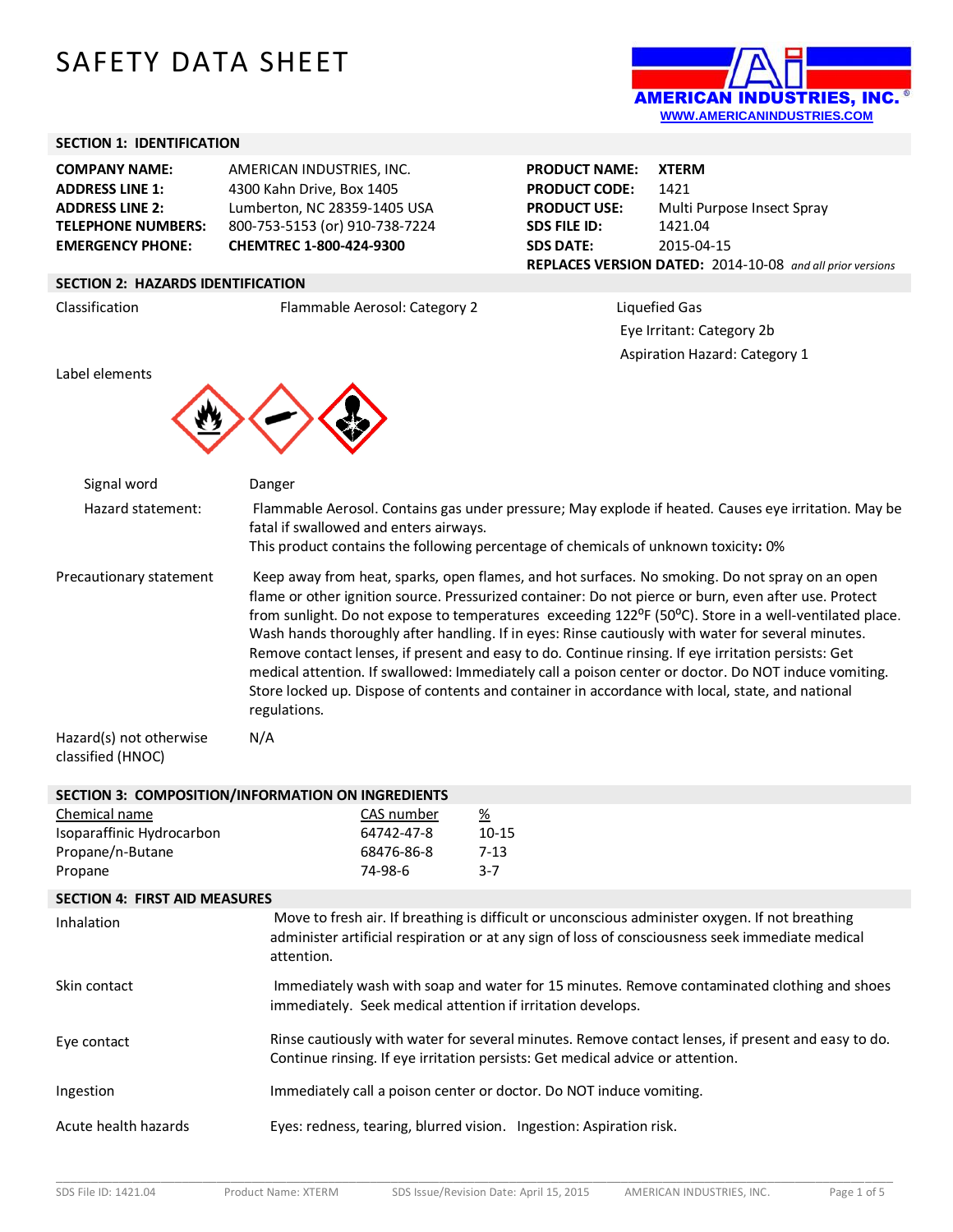| Chronic health hazards | Concentrating vapors and inhaling material can lead to oxygen deprivation, loss of brain function<br>and potential loss of life.                              |
|------------------------|---------------------------------------------------------------------------------------------------------------------------------------------------------------|
| Note to physician      | There is no specific treatment regimen. Treatment of overexposure should be directed at the<br>control of symptoms and the clinical condition of the patient. |

### **SECTION 5: FIRE-FIGHTING MEASURES**

| Suitable extinguishing media                  | Dry chemical, carbon dioxide, alcohol foam, and fog.                                                                                                                                                                                     |  |
|-----------------------------------------------|------------------------------------------------------------------------------------------------------------------------------------------------------------------------------------------------------------------------------------------|--|
| Unsuitable extinguishing media                | Water spray/stream                                                                                                                                                                                                                       |  |
| Special firefighting procedures               | Wear NIOSH approved Self Contained Breathing Apparatus with a full face piece operated in a<br>positive pressure demand mode with full body protective clothing when fighting fires. Use water<br>spray only to cool exposed containers. |  |
| Unusual fire and explosion<br>hazards         | Keep away from sparks, open flames, and hot surfaces. No smoking. Do not spray on an open<br>flame or other ignition source.                                                                                                             |  |
| Hazardous combustion products                 | Oxides of carbon.                                                                                                                                                                                                                        |  |
| <b>SECTION 6: ACCIDENTAL RELEASE MEASURES</b> |                                                                                                                                                                                                                                          |  |
|                                               | Descending protective equipment Defecto cection VIII for prepar Descend Dratective Equipment                                                                                                                                             |  |

| Personal protective equipment | Refer to section VIII for proper Personal Protective Equipment.                                                                                                                                      |
|-------------------------------|------------------------------------------------------------------------------------------------------------------------------------------------------------------------------------------------------|
| Spill                         | Clean up with non-combustible material like vermiculite, sand or earth. If many cans are opened<br>remove ignition sources. Prevent spill from entering sewers, storm drains, and natural waterways. |
| Waste disposal                | Dispose of in accordance with federal, state, and local regulations.                                                                                                                                 |
| <b>RCRA Status</b>            | Product should be fully characterized prior to disposal (40 CFR 261).                                                                                                                                |

## **SECTION 7: HANDLING AND STORAGE**

| Precautions for safe handling | Protect from sunlight. Store in a well ventilated place. Do not expose to temperatures exceeding<br>50°C/122°F. Pressurized container: Do not pierce or burn, even after use. Store locked up. |
|-------------------------------|------------------------------------------------------------------------------------------------------------------------------------------------------------------------------------------------|
| Other precautions             | Keep out of reach of children.                                                                                                                                                                 |

| <b>OUTER PROGRAMMENTS</b> |                                     |
|---------------------------|-------------------------------------|
| Incompatibility           | Some plastics and strong oxidizers. |

## **SECTION 8: EXPOSURE CONTROLS/PERSONAL PROTECTION**

|                                             | <b>Hazardous Component</b>       | <b>OSHA PEL</b>                  | <b>ACGIH TLV</b> |              |
|---------------------------------------------|----------------------------------|----------------------------------|------------------|--------------|
|                                             | Isoparaffinic Hydrocarbon        | $400$ ppm                        | 400 ppm          |              |
|                                             | Propane/n-Butane                 | 1000 ppm                         | 1000 ppm         |              |
|                                             | Propane                          | 1000 ppm                         | 1000 ppm         |              |
|                                             | Appropriate engineering controls | General ventilation adequate.    |                  |              |
|                                             | Respiratory protection           | Not required with normal use.    |                  |              |
|                                             | Personal protective equipment    | Safety glasses.                  |                  |              |
| <b>Additional Measures</b>                  |                                  | Wash hands thoroughly after use. |                  |              |
| SECTION 9: PHYSICAL AND CHEMICAL PROPERTIES |                                  |                                  |                  |              |
| Appearance                                  |                                  | White spray mist.                |                  |              |
| Odor                                        |                                  | Insecticidal odor.               |                  |              |
| Odor threshold                              |                                  | N/D                              |                  |              |
| <b>Boiling point</b>                        |                                  | 450°F (232°C)                    |                  |              |
| <b>Freezing Point</b>                       |                                  | N/D                              |                  |              |
| Flammability                                |                                  | Flammable Aerosol                |                  |              |
| Flash point                                 |                                  | N/D                              |                  |              |
|                                             | Auto-ignition temperature        | N/D                              |                  |              |
|                                             | Upper/lower flammability limits  | Lower: N/D                       |                  | Upper: $N/D$ |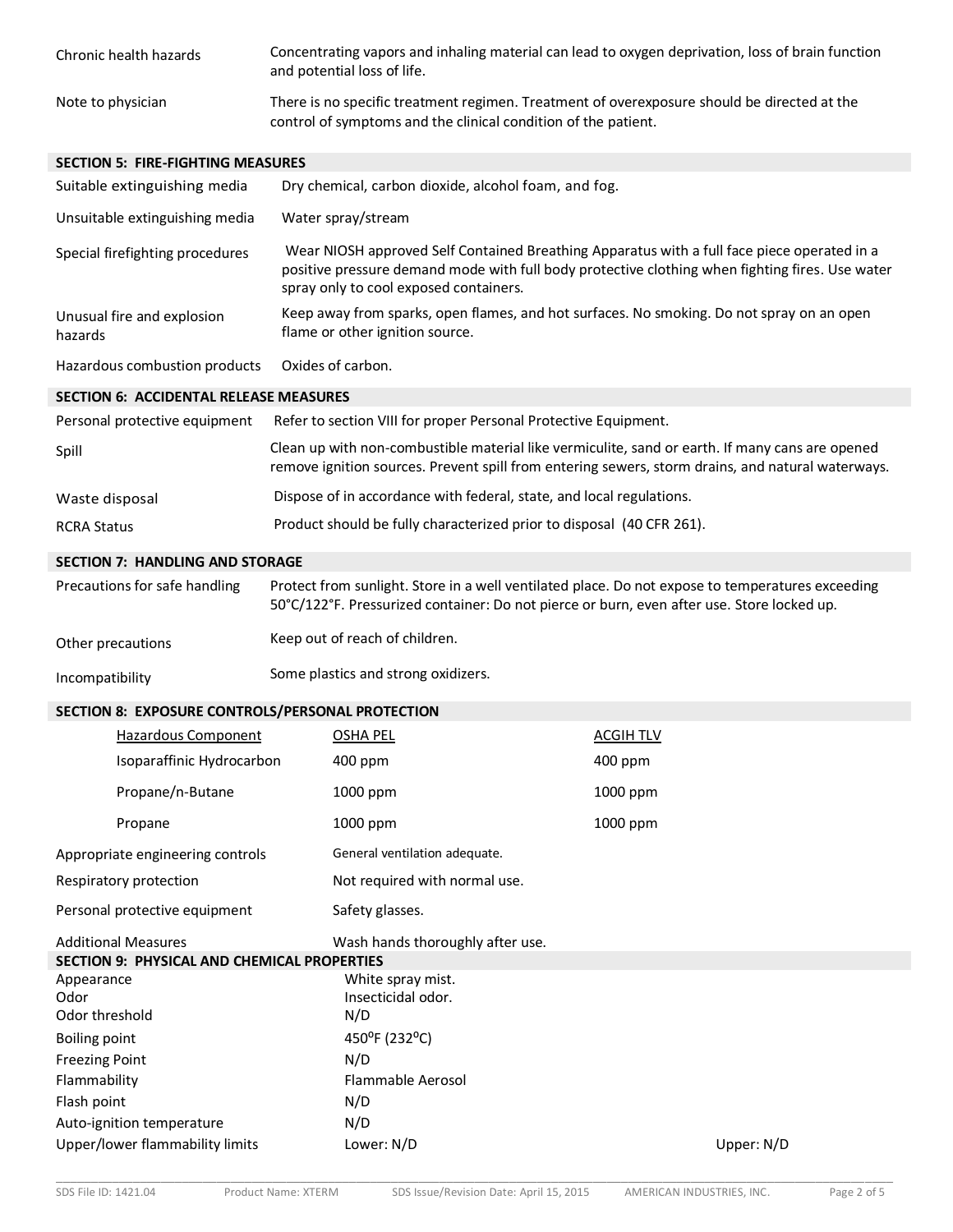| Vapor Pressure (mmHg)                            | 0.4            |
|--------------------------------------------------|----------------|
| Vapor density (Air = 1)                          | >6             |
| <b>Evaporation Rate</b>                          | $<$ 1          |
| Specific Gravity (H20=1)                         | 0.97           |
| рH                                               | 6.5            |
| Solids (%)                                       | N/D            |
| Solubility in Water                              | 100%           |
| Partition Coefficient:n-Octanol/water $(K_{ow})$ | N/D            |
| Volatility including water (%)                   | 85.1%          |
| VOC                                              | 15%            |
| Dielectric Strength (Volts)                      | N/A            |
| Decomposition Temperature                        | N/D            |
| Viscosity                                        | $N/\mathbb{C}$ |

#### **SECTION 10: STABILITY AND REACTIVITY**

| Reactivity                       | None known.                                                                               |
|----------------------------------|-------------------------------------------------------------------------------------------|
| Chemical stability               | Stable.                                                                                   |
| Conditions to avoid              | Temperatures greater than 122 <sup>o</sup> F (50 <sup>o</sup> C) and sources of ignition. |
| Incompatibility                  | Some plastics and strong oxidizers.                                                       |
| Hazardous decomposition products | Oxides of carbon.                                                                         |
| Possible hazardous reactions     | None known.                                                                               |

#### **SECTION 11: TOXICOLOGICAL INFORMATION**

| Toxicological information                 | Isoparaffinic Hydrocarbon (64742-47-8) LD <sub>50</sub> (Oral, Rat) 5 g/kg LD <sub>50</sub> (Dermal, Rabbit) 2<br>$g/kg$ ; LC <sub>50</sub> (Rat, 4hr) 5mg/L |
|-------------------------------------------|--------------------------------------------------------------------------------------------------------------------------------------------------------------|
| Routes of Entry                           | Eyes, Ingestion, Inhalation, Skin.                                                                                                                           |
| Ingestion                                 | Causes gastrointestinal irritation, headaches, nausea, diarrhea, vomiting, abdominal<br>cramps.                                                              |
| <b>Inhalation</b>                         | Causes dizziness, excessive or prolonged exposure may cause unconsciousness.                                                                                 |
| Skin contact                              | May cause mild irritation, localized defatting.                                                                                                              |
| Eye contact                               | Causes irritation, burning, redness, tearing.                                                                                                                |
| Medical condition aggravated              | Excessive exposure will aggravate respiratroy cardiovascular or pulmonary illnesses.                                                                         |
| Acute health hazards                      | Eyes: redness, tearing, blurred vision.                                                                                                                      |
| Chronic health hazards                    | Concentrating vapors and inhaling material can lead to oxygen deprivation, loss of brain<br>function and potential loss of life.                             |
| Carcinogenicity                           | This product is not considered to be a carcinogen by IARC, ACGIH, NTP, or OSHA.                                                                              |
| <b>SECTION 12: ECOLOGICAL INFORMATION</b> |                                                                                                                                                              |

Ecological information This pesticide is extremely toxic to aquatic organisms, including fish and invertebrates. To protect the environment, do not allow pesticide to enter or run off into storm drainage ditches, gutters, or surface waters. Applying this product in calm weather when rain is not predicted for the next 24 hours will help to ensure that wind or rain does not blow or wash pesticide off the treatment area. This pesticide is highly toxic to bees exposed to direct treatment on blooming crops or weeds. Do not apply this product or allow it to drift to blooming crops or weeds while bees are actively visiting the treatment areas.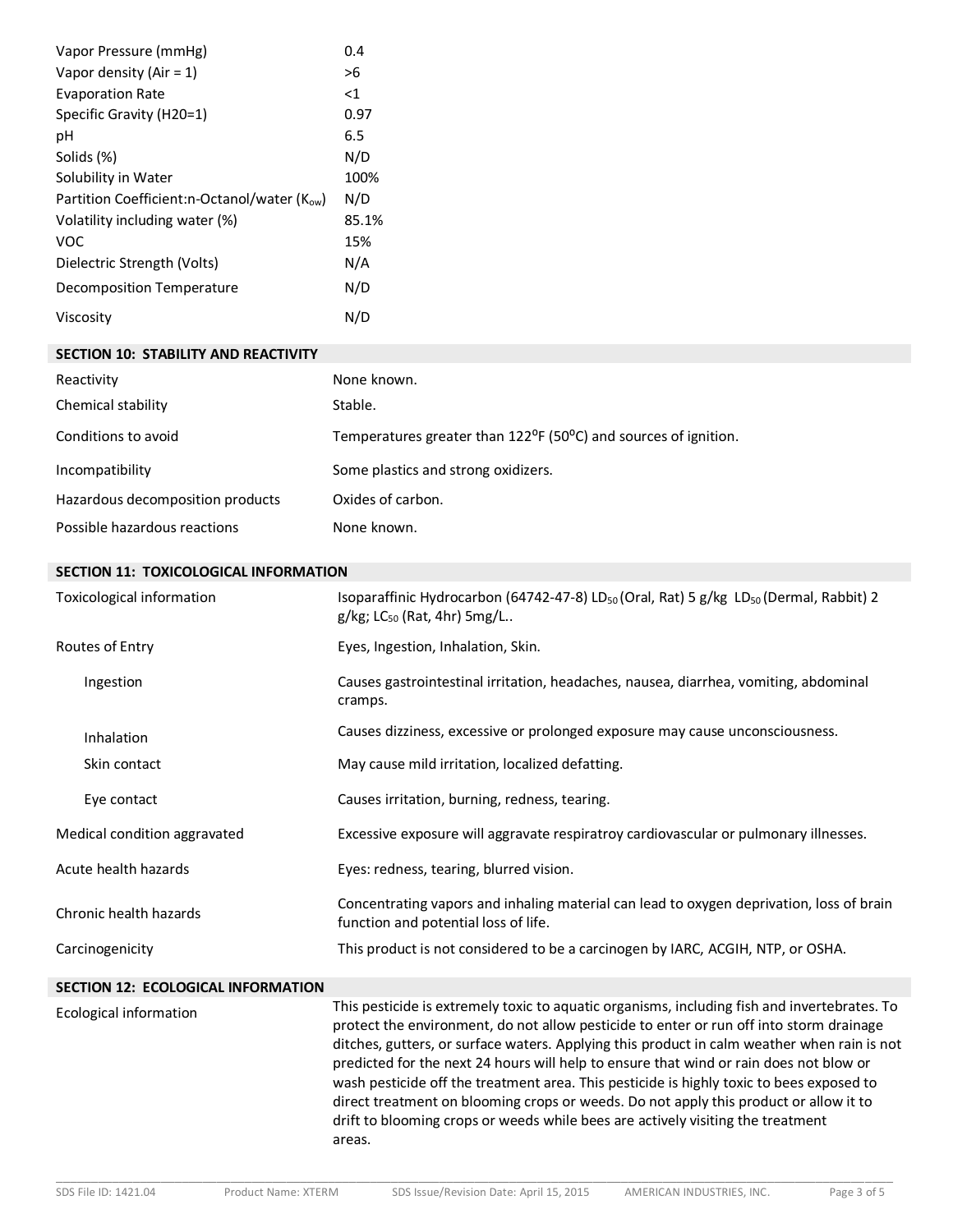| Biodegradability                           | Component or components of this product are not biodegradable.                                                                     |
|--------------------------------------------|------------------------------------------------------------------------------------------------------------------------------------|
| <b>Bioaccumulation</b>                     | Components in this mixture can bioaccumulate in aquatic organisms.                                                                 |
| Mobility in soil                           | This product is mobile in soil.                                                                                                    |
| Other ecological hazards                   | This material is toxic to aquatic life.                                                                                            |
| <b>SECTION 13: DISPOSAL CONSIDERATIONS</b> |                                                                                                                                    |
| Waste disposal                             | Dispose of in accordance with federal, state, and local regulations. Containers may be hazardous<br>when empty.                    |
| <b>RCRA Status</b>                         | Waste likely considered non-hazardous under RCRA, however product should be fully<br>characterized prior to disposal (40 CFR 261). |

## **SECTION 14: TRANSPORT INFORMATION**

DOT

| UN number                  | Aerosols, Ltd. Qtv |
|----------------------------|--------------------|
| UN proper shipping name    | 1950               |
| Transport hazard class(es) | 2.1                |
| Packing group              | N/A                |

This product meets the exception requirements of section 173.306 as a limited quantity and may be shipped as a limited quantity. Until 12/31/2020, the "Consumer Commodity - ORM-D" marking may still be used in place of the new limited quantity diamond mark for packages of UN 1950 Aerosols. Limited quantities require the limited quantity diamond mark on cartons after 12/31/20 and may be used now in place of the "Consumer Commodity ORM-D" marking and both may be displayed concurrently.

## **SECTION 15: REGULATORY INFORMATION**

TSCA Status: All chemicals are listed or exempt. CERCLA (Comprehensive response compensation, and liability act): None. SARA 311/312 Hazardous categories: None. SARA 313 reportable ingredients: None

US state regulations: California Proposition 65: None.

International regulations: All components are listed or exempted.

This chemical is a pesticide product registered by the Environmental Protection Agency and is subject to certain labeling requirements under federal pesticide law. These requirements differ from the classification criteria and hazard information required for safety data sheets, and for workplace labels of non-pesticide chemicals. Following is the hazard information as required on the pesticide label:

**CAUTION**: Hazards to Humans: Harmful if absorbed through skin. Causes moderate eye irritation. Avoid contact with skin, eyes or clothing. Hazards to Domestic Animals: Do not spray directly in/on eyes, mouth or genitalia of pets. Use only on dogs. Do not use on cats or kittens. Do not use on puppies less than twelve (12) weeks old. Consult a veterinarian before using this product on debilitated, aged, pregnant, medicated, or nursing animals. Sensitivities may occur after using any pesticide product for pets. If signs of sensitivity occur, bathe your pet with mild soap and rinse with large amounts of water. If signs continue, consult a veterinarian immediately. Contents under pressure. Do not use or store near heat or open flame. Do not puncture or incinerate container. Exposure to temperatures above 130°F may cause bursting. Do not use this product in or on electrical equipment due to the possibility of shock hazard.

EPA Reg. No. 44446-62-38090